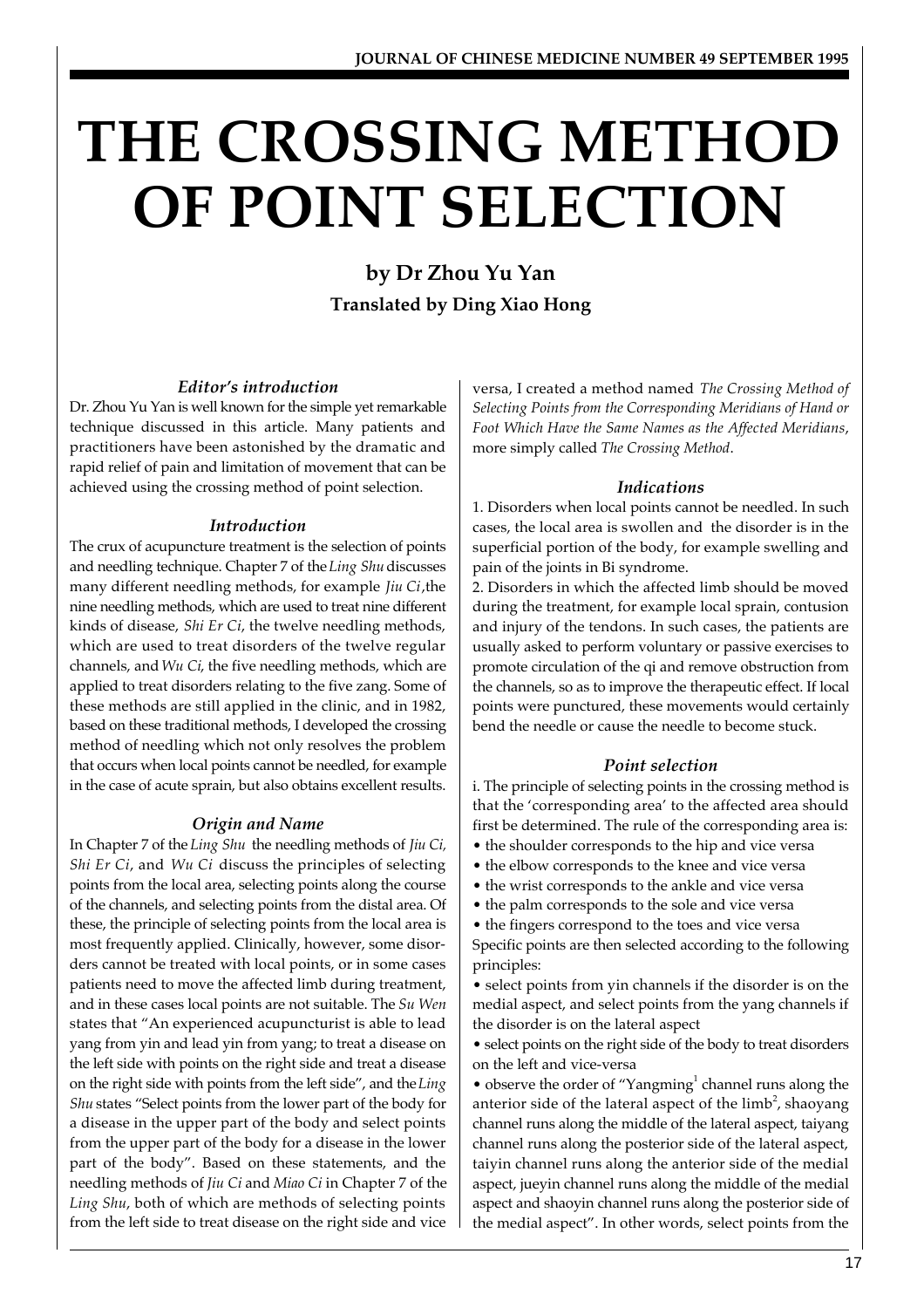arm yangming channel to treat the leg yangming channel and vice versa, the arm shaoyang channel to treat the leg shaoyang channel and vice versa, etc. For example, for a disorder affecting Jianyu LI-15 on the right shoulder, Biguan ST-31 on the left hip is selected; for disorder around Qiuxu GB-40 on the left ankle, Yangchi SJ-4 on the right wrist is selected.

• if the disorder covers several channels, the points are selected from all the corresponding channels; however, it is better to "select few but excellent points".

• selecting the correct channel takes priority over point selection, as is emphasised in the ancient saying "rather change points than select the wrong channel".

• the patient should move the affected limb whilst the needles are being manipulated. This is because the combination of needling and movement may regulate qi and blood so as to provide immediate relief of pain.

#### *Needling method*

Reducing method is the main needling technique applied in the crossing method. This is because the clinical indications of the crossing method are those patterns where stagnation of qi and blood results in obstruction of the channels and collaterals, and reducing method is chosen to activate blood and remove obstruction from the channels. Even method may be applied if the patient has a weak body condition or is elderly. The depth of needling is determined according to the area where the treatment is given and the intensity of needling sensation required. Electroacupuncture may be used according to the clinical situation, and local moxibustion can be added at the affected area if the treatment is given within 24 hours of the onset of the injury.

#### *Case Examples*

#### *Case 1*

*Male 23 years*

*Chief complaint*: sprain of the left hip due to a bicycle accident, resulting in limitation of movement at the hip. The patient had previously received treatment in the massage department.

*Examination*: a marked tenderness at Huantiao GB-30 with slight localised swelling.

*Diagnosis*: injury of the tendons and channels resulting in stagnation of qi and blood.

*Principle of treatment*: relax the tendons and activate blood circulation.

*Points*: Jianliao SJ-14 at the right shoulder, plus local cupping in the affected area.

*Result of treatment*: after treatment the pain disappeared and normal movement was restored. The patient was able to go home without assistance. The next day the patient returned and said that he was fully recovered. Examination showed that both the local tenderness and the swelling had disappeared.

#### *Case 2*

*Female 36 years*

*Chief complaint*: swelling and pain on the dorsum of the right foot for 3 weeks after being trodden on, with limitation of movement and worsening of pain with weight bearing. *Examination*: tenderness was found at Jiexi ST-41, Qiuxu

GB-40 and in the area above the ankle. *Diagnosis*: injury of the tendons resulting in stagnation of qi and blood.

*Principle of treatment*: relax the tendons, activate blood circulation and remove obstruction from the channels.

*Points*: left Yangxi LI-5, Yangchi SJ-4 and Zhigou SJ-6; local moxibustion was applied to the affected area.

*Results of treatment*: after treatment, pain and movement were greatly improved and the patient could walk normally. Only one treatment was required and at a one-month follow-up, the patient reported no problems.

#### *Discussion of the mechanism of the crossing method*

The crossing method is based on channel theory and the principles of point selection and needling technique. The channels and collaterals are pathways along which the qi and blood of the human body circulate. They connect to the zangfu interiorly and extend over the body exteriorly, forming a network and linking all the tissues and organs of the body into an organic whole. Although the channels of the hand are distributed in the upper part of the body, and the channels of the foot traverse the lower part of the body, the channels of hand and foot which have the same names connect with and co-ordinate with each other. For example:

- taiyin channels of hand and foot connect at Zhongfu LU-1.
- shaoyin channels of hand and foot connect in the heart.
- taiyang channels of hand and foot connect at Jingming BL-1.
- yangming channels of hand and foot connect at Yingxiang LI-20 .

Meanwhile, the right and left branches of the twelve regular channels all communicate with the Ren and Du channels. For example:

- the right and left branches of foot yangming (Stomach) channel communicate at Renzhong DU-26, Shenting DU-24 and Dazhui DU-14.
- the right and left branches of foot shaoyin (Kidney) channel communicate at Shanzhong Ren-17, Guanyuan Ren-4 and Chengqiang DU-1.

Since channel qi can flow freely through these connecting and communicating points, the crossing method, like a 'remote controller', can treat disorders on the left side of the body by stimulating points of the right side, or treat disorders of the right side by stimulating points of the left side, or treat disorders of the hand by needling points of the foot, or treat disorders of the foot by needling points of the hand.

### *Clinical discussion*

I once analysed the treatment of 92 cases of sprain. Of these,